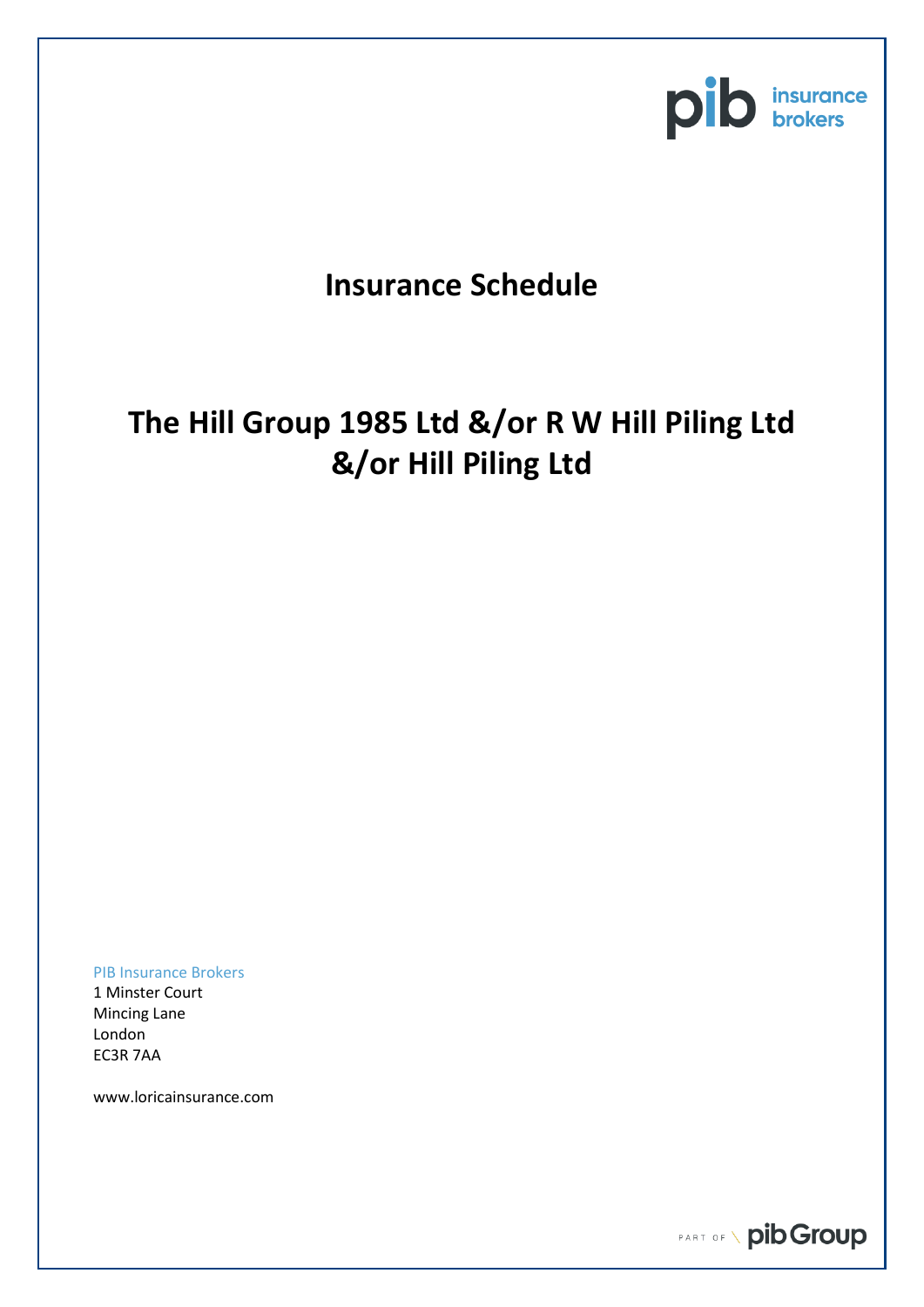

| Insured       | $\overline{\phantom{a}}$ | The Hill Group (1985) Limited and/or R W Hill (Piling) Limited and/or Hill<br>Piling Limited |
|---------------|--------------------------|----------------------------------------------------------------------------------------------|
| Date of Issue | $\sim$ $-$               | $1st$ March 2021                                                                             |

### **Employers Liability**

| <b>Insurer</b>              |                              | Aspen Insurance UK Limited                                                                                                                                                                             |
|-----------------------------|------------------------------|--------------------------------------------------------------------------------------------------------------------------------------------------------------------------------------------------------|
| <b>Policy Number</b>        | $\overline{\phantom{a}}$     | B1903174181001                                                                                                                                                                                         |
| Period of Insurance         | $\overline{\phantom{a}}$     | 12 months from 6 <sup>th</sup> March 2021                                                                                                                                                              |
| <b>Business Description</b> | $\overline{\phantom{a}}$     | Supply, design and installation of bored, CFA and steel case driven piling.<br>Specialists in CFA, rotary, open bore, mini cased driven, geothermal,<br>secant and contiguous wall piling. Plant hire. |
| Limit of Indemnity          | $\qquad \qquad \blacksquare$ | GBP 10,000,000 any one occurrence inclusive of legal costs and<br>expenses, other than Terrorism which is restricted to GBP 5,000,000                                                                  |
| Indemnity to Principal      |                              | <b>Yes</b>                                                                                                                                                                                             |

This section provides cover for the Insured's Legal Liability for their employees for death, injury or disease sustained during the course of their employment in the business and is require by law.

#### **Public Liability**

| Insurer                     | Aspen Insurance UK Limited                                                                                                                                                                             |
|-----------------------------|--------------------------------------------------------------------------------------------------------------------------------------------------------------------------------------------------------|
| <b>Policy Number</b>        | N0A3VVR18A0A & B1903174181002                                                                                                                                                                          |
| Period of Insurance         | 12 months from 6 <sup>th</sup> March 2021                                                                                                                                                              |
| <b>Business Description</b> | Supply, design and installation of bored, CFA and steel case driven piling.<br>Specialists in CFA, rotary, open bore, mini cased driven, geothermal,<br>secant and contiguous wall piling. Plant hire. |
| Limit of Indemnity          | GBP 10,000,000 any one occurrence and unlimited in the period of<br>Insurance.                                                                                                                         |
| Indemnity to Principal      | Yes.                                                                                                                                                                                                   |
| <b>Excess</b>               | GBP 1,000 Each and every Third Party Property Damage occurrence<br>GBP 2,500 Each and every occurrence in respect of Underground<br>Services                                                           |
| Extensions                  | Damage to Superstructures included                                                                                                                                                                     |

This section provides cover for the Insured's legal Liability to members of the public for accidental bodily injury or accidental damage to property arising out of the business as per the policy wording.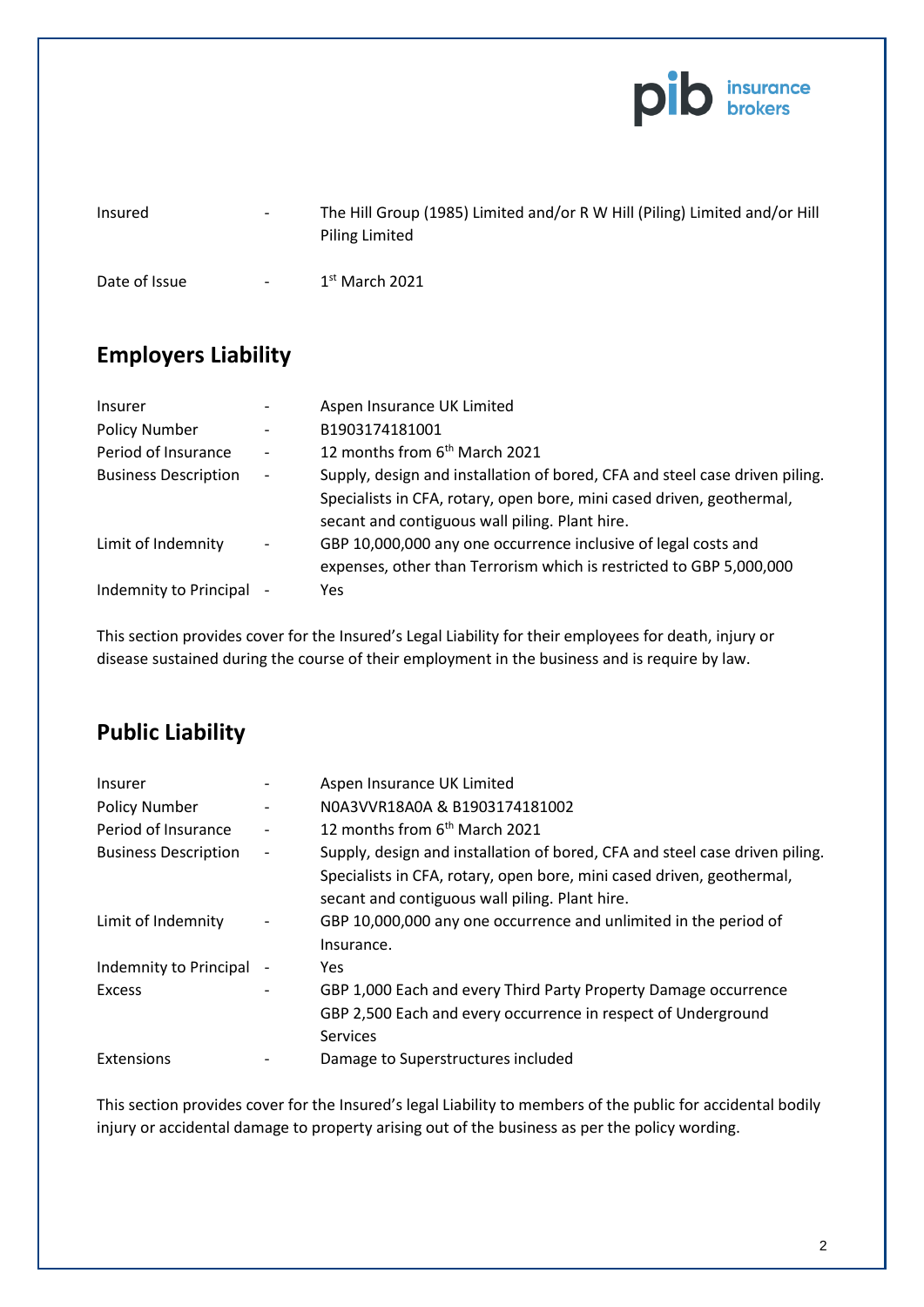

#### **Products Liability**

| <b>Insurer</b>              |                              | Aspen Insurance UK Limited                                                  |
|-----------------------------|------------------------------|-----------------------------------------------------------------------------|
| <b>Policy Number</b>        | $\overline{\phantom{a}}$     | N0A3VVR18A0A & B1903174181002                                               |
| Period of Insurance         |                              | 12 months from 6 <sup>th</sup> March 2021                                   |
| <b>Business Description</b> | $\qquad \qquad \blacksquare$ | Supply, design and installation of bored, CFA and steel case driven piling. |
|                             |                              | Specialists in CFA, rotary, open bore, mini cased driven, geothermal,       |
|                             |                              | secant and contiguous wall piling. Plant hire.                              |
| Limit of Indemnity          | $\overline{\phantom{a}}$     | GBP 10,000,000 any one occurrence and in all in the Period of Insurance     |
| <b>Excess</b>               |                              | GBP 1,000 Each and every Third-Party Property Damage occurrence             |
|                             |                              | GBP 2,500 Each and every occurrence in respect of Underground               |
|                             |                              | <b>Services</b>                                                             |
| Extensions                  |                              | Damage to Superstructures included                                          |

This section provides cover for the Insured's Legal Liability to members of the public for accidental bodily injury or accidental damage arising out of goods or products designed, manufactured, constructed, installed, altered, repaired, serviced, processed, treated, sold, leased, supplied or distributed by the Insured as per the policy wording.

#### **Contractors All Risks**

| <b>Insurer</b>              |                              | Aspen Insurance UK Limited                                                  |
|-----------------------------|------------------------------|-----------------------------------------------------------------------------|
| Policy Number               |                              | N0A3VVR18A0A                                                                |
| Period of Insurance         | $\overline{\phantom{0}}$     | 12 months from 6 <sup>th</sup> March 2021                                   |
| <b>Business Description</b> | $\qquad \qquad \blacksquare$ | Supply, design and installation of bored, CFA and steel case driven piling. |
|                             |                              | Specialists in CFA, rotary, open bore, mini cased driven, geothermal,       |
|                             |                              | secant and contiguous wall piling. Plant hire.                              |
| Sum Insured                 |                              | GBP 5,000,000 Maximum contract value                                        |
| Period                      | $\qquad \qquad \blacksquare$ | 24 Months Maximum contract period                                           |
| <b>Owned Plant</b>          | $\overline{a}$               | GBP 1,000,000 Any one site                                                  |
| <b>Hired Plant</b>          | $\qquad \qquad \blacksquare$ | GBP 500,000 Any one item                                                    |
| Hired out Plant             | $\qquad \qquad \blacksquare$ | GBP 50,000 Any one item                                                     |
| <b>Excess</b>               |                              | GBP 2,500 Each and every claim in respect of Theft and Malicious            |
|                             |                              | Damage                                                                      |
|                             |                              | GBP 1,000 Each and every other claim                                        |

This section provides cover for the "All Risks" of Loss or Damage to the permanent and temporary works carried out by or on behalf of the Insured at the Site of a Contract.